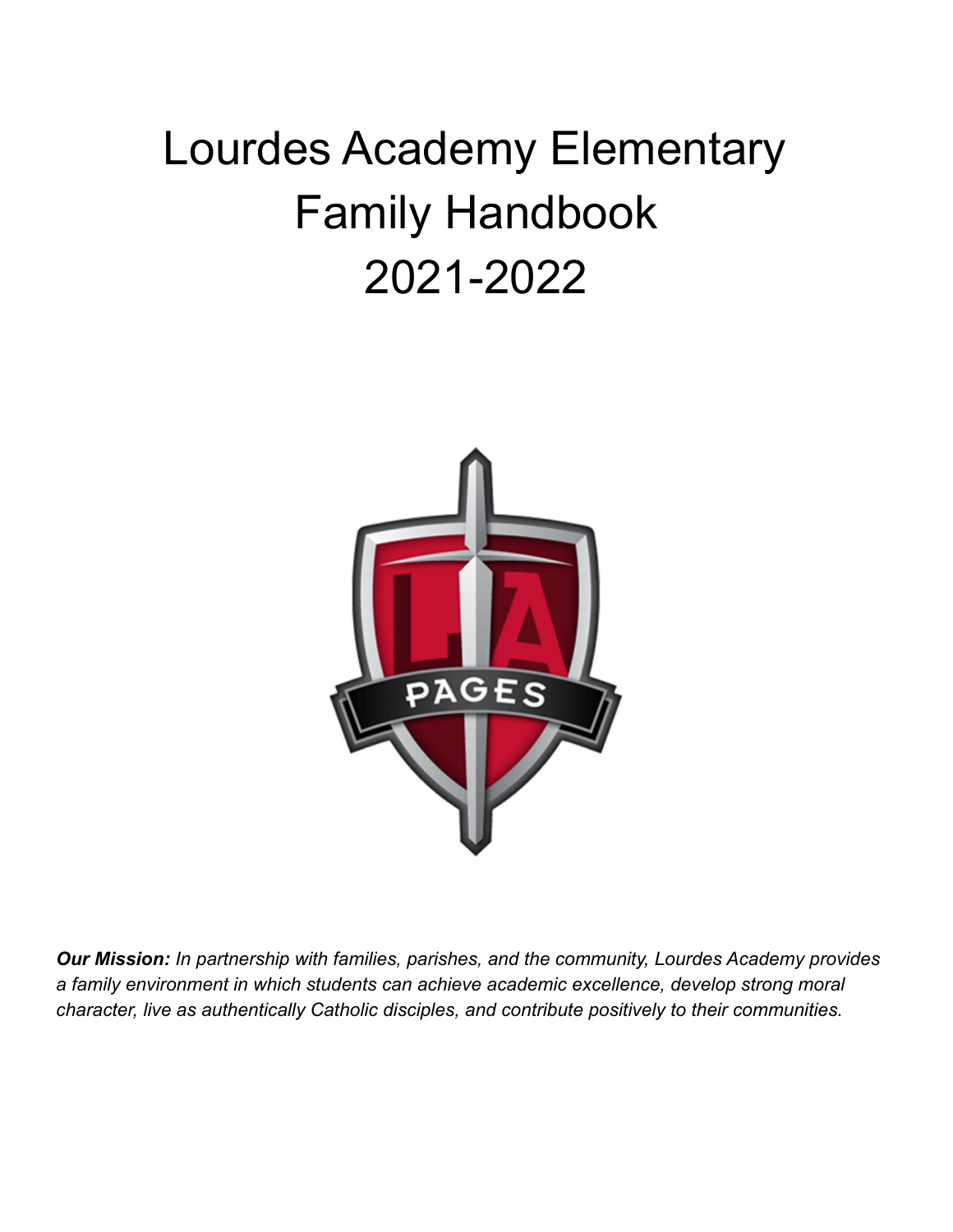## Introduction

This handbook is published to inform parents/guardians and students about the policies, rules and regulations of Lourdes Academy Elementary of Oshkosh. Both parents/guardians and students are responsible for reading and supporting all of the policies, rules and regulations as presented in this handbook.

We recognize that parents are the primary educators of their children and that the school serves as an extension of that responsibility. The faculty and staff of Lourdes Academy take this responsibility seriously and endeavor to assist parents in developing Christian attitudes and behaviors as an integral part of each child's growth process. Should misunderstandings arise between home and school, the first avenue of discussion is to be with the school personnel directly involved (usually the classroom teacher or the activity supervisor): s/he is the best person to provide you with the facts.

Please keep in mind that your support of school policies, rules and regulations is imperative if your child is to respect the authority and expertise of the school staff. This is essential if a positive learning environment is to exist. The staff of Lourdes Academy strives to work with you in order to provide each child with the best Catholic and academic education as possible.

## Spiritual Life

Chief among the Lourdes Academy goals are those related to helping our children develop into strong, Christ-centered individuals who are dedicated to God, the Catholic faith and Christian service. Together, we strive to instill the desire to actively live the Gospel message. That is why parents/guardians send their children to Lourdes Academy. We are a close-knit family that genuinely tries to walk in the footsteps of Jesus and live out the Gospel messages.

We set the tone of the day by beginning with prayer and the Pledge of Allegiance. We remind each other of our responsibilities to follow Jesus and to be His disciples. Throughout the day, we pray in order to keep our focus on our goals and demonstrate that in our thoughts, words and actions.

We gather weekly for a very special main event...our Liturgy of the Eucharist. We look forward to this time to gather together as a school family. Each class takes turns planning and leading their assigned Mass. We invite and hope you will join us at Church events whenever you possibly can. You will leave feeling elevated, inspired, happy, changed, motivated, re-created and so much more. That is what Jesus does for us! \*Please note, due to the current health situation, mass attendance will be limited to students and staff only. Families will be notified when we are able increase the number of attendees at mass.

## Notice of Non-Discriminatory Policy

Lourdes Academy of Oshkosh does not discriminate against any applicant or student on the basis of gender, race, color, or national and ethnic origin in the administration of its educational policies, admissions, scholarships, athletic, and other school-administered activities or educational programs.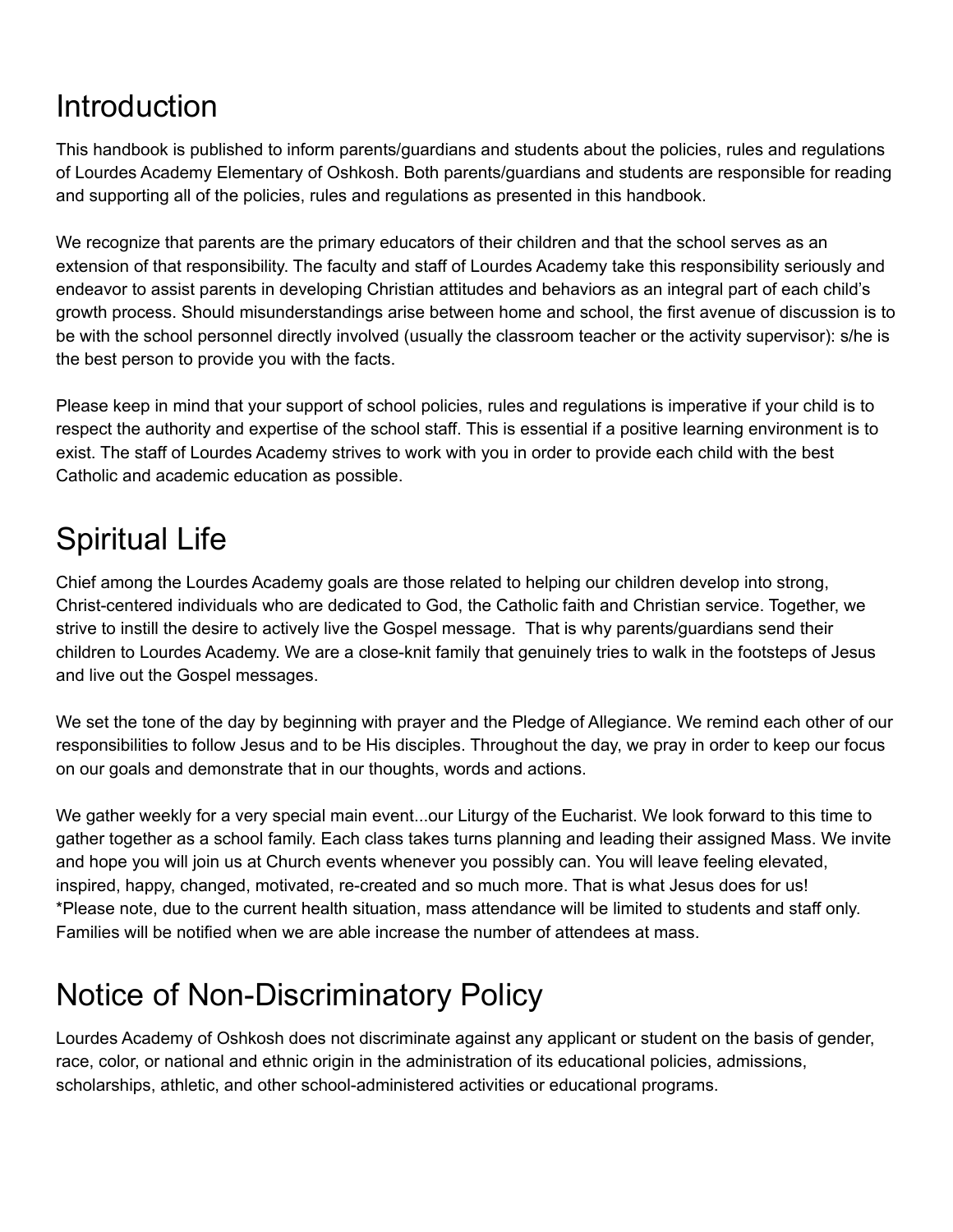## Health and Wellness Precautions

Due to the current health situation, Lourdes Academy will be implementing new procedures for the health and safety of all who enter our building. Please read the following information carefully and contact us if you have any questions.

\*Please keep in mind that the guidelines below may change throughout the school year.

### **Verified COVID-19 Case**

- Parents/guardians are required to notify their student's building principal immediately if their child or a member of the child's household tests positive for COVID-19.
- In accordance with state and local laws and regulations, administration will notify local health officials, staff and families of any case of COVID-19, while maintaining confidentiality
- If a student or staff member tests positive for COVID-19, school will conduct a contact tracing investigation for all students and staff who were in close contact (less than 6 feet for more than 15 minutes).
- If a student is a direct contact to a household member who has tested positive for COVID-19, the student will be required to follow the 7 day/10 day guidelines set forth by the CDC.

### **Increased Cleaning/Sanitizing**

- There will be increased cleaning in all common areas.
- Surface cleaning will occur regularly throughout the school day this will be a joint effort between teachers, students and maintenance staff.
- Hand sanitizing stations have been installed throughout the building.
- Hand sanitizer, disinfectant spray and paper toweling will be readily available in all classrooms.
- Students will sanitize or wash their hands before and after recess, lunch and using the restrooms.

### **Birthday/Classroom Party Treats**

**●** With increased health and safety practices in mind, we will only be allowing pre-packaged treats/snacks for birthdays and other special occasions.

### **Attendance**

Every absence requires an acceptable excuse. The uniqueness of the learning experience in the classroom and the presentation of the lesson is difficult to be recaptured after an absence. If a student is absent from school due to illness, they will not be permitted to attend any after school activities.

If a student is taken out of school for personal reasons, such as a special holiday or family vacation, teachers will try to provide school work or assignments for the children *when possible*. It should not be an expectation that school work will be prepared in advance of the planned absence. Personal absences are unexcused absences. Students that miss half of the morning or half of the afternoon due to tardiness or early dismissal will be marked absent for half of that day.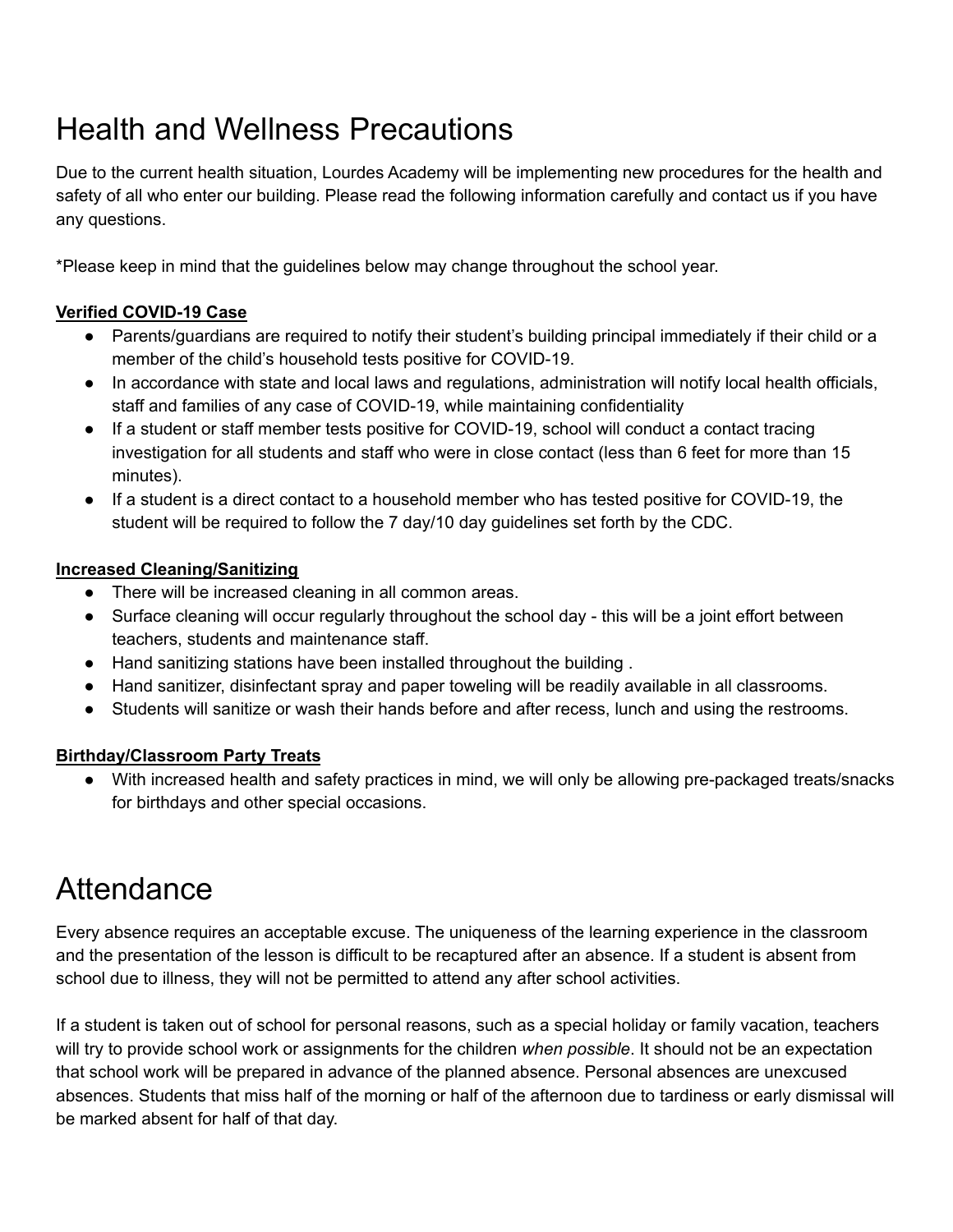A parent or guardian is required to call the school office no later than 8:30 a.m. on the day of the absence. As a school, we are required to report all illness-related absences to the Winnebago County Health Department. In the event that you call school to report an absence and your call is not answered directly, please leave a message and indicate the symptoms related to your child's illness. Schoolwork may be requested and will be provided if possible.

A student is considered tardy if arriving at school later than 7:55 a.m. Students arriving at school after 7:55 a.m. must report to the window outside of the main office to check in and report their lunch and after school plans. Please remember that when a student is habitually tardy, their academics are severely impacted.

## Health Records

State law requires all public and private school students to present written evidence of immunization against certain diseases within 30 school days of admission. The current age/grade specific requirements are available from schools and local health departments. These requirements can only be waived if a properly signed health, religious or personal conviction waiver is filed with the school.

## **Withdrawals**

The school office must be notified in advance in the event of a child's move/transfer. Your new mailing address and the last day your child will be in attendance is necessary to send to the office in order for official records to be forwarded to the receiving school upon their request.

## Emergency Cards

Emergency cards for each student should be submitted to the office during the first days of school. These cards are kept in the office file and office staff must be notified of any changes as soon as they occur. Please notify us immediately if you have changes related to your child's health/medical records, family contact information or other relevant changes.

## **Medication**

If a student requires medication during school hours, a parent/guardian must complete a medication permission slip and provide the medication in its original container. On the form, please indicate the dosage, the time it is to be administered and how often. Please write legibly. The form and medication must be left in the school office.

The school may never dispense aspirin, cough drops or any other medications to children unless provided with the proper, signed medication form. Under no circumstances are students to have medications in their possession, with the exception of insulin, an inhaler or an EpiPen.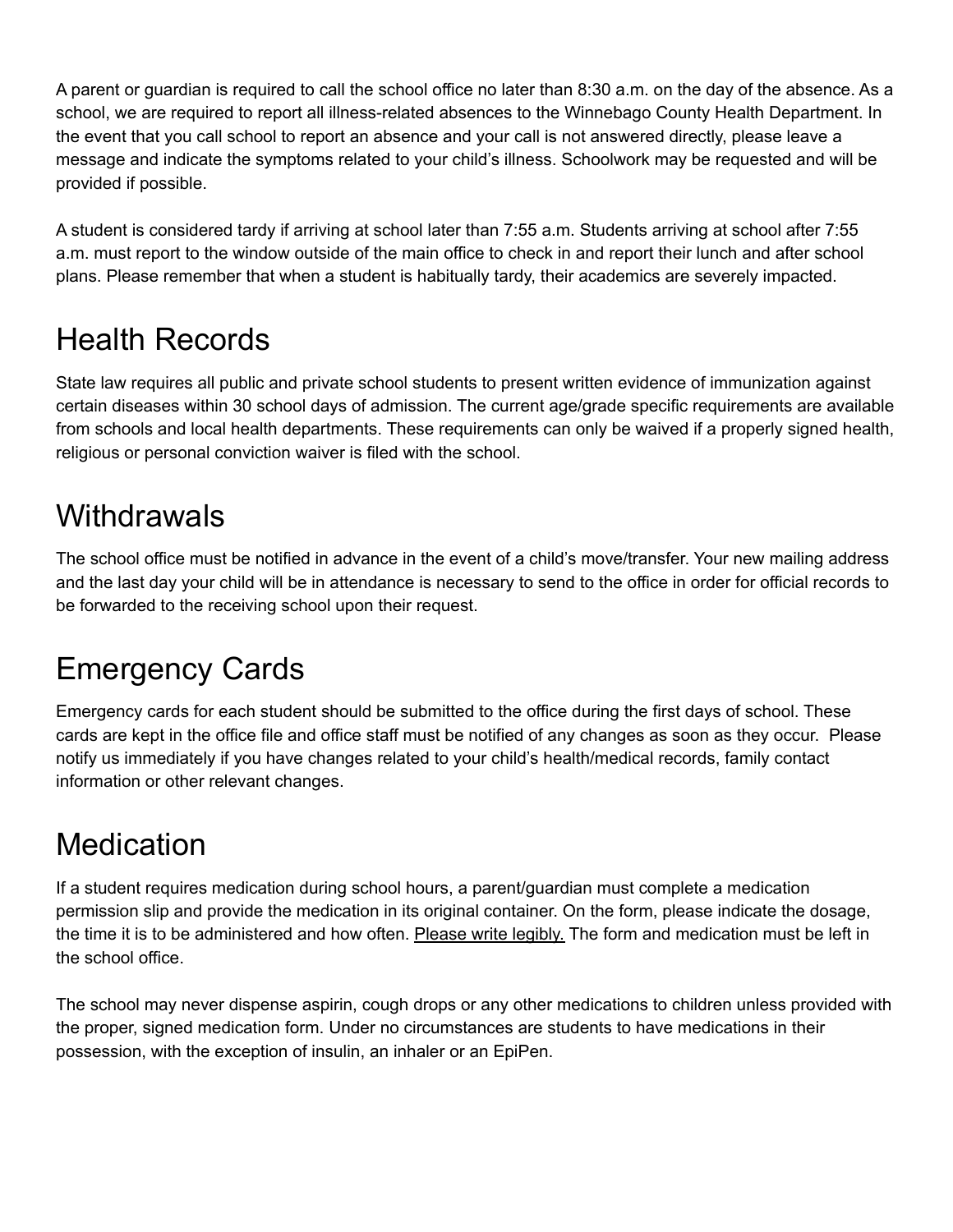## Medical Appointments and Early Dismissal

When possible, please avoid making medical appointments during school hours. In the event that an appointment must be made during the school day, please notify both the office and the classroom teacher. Parents/guardians must pick up/drop off children from the office and sign them in/out.

## Dress Code

All students are expected to follow the school dress code. If a student does not follow the dress code, consequences will follow: i.e., phone call home asking parent to bring appropriate clothing, note sent home, inability to participate in future out of dress code days, etc.

## Lunch Program

Students may participate in the daily hot lunch program. Hot lunch menus will be emailed monthly. (Hard copies can be found outside of the main office.) Milk is provided with the hot lunch order.

If students do not participate in the hot lunch program, they must bring their lunch from home. Students may choose to purchase milk or bring a drink from home. We ask that you please pack nutritious lunches that your child will eat. (There is often much food that is thrown into the garbage each day!) Please do not pack junk food or carbonated drinks. **Fast food is not allowed unless a special treat is arranged through the office or by a teacher.**

If a student forgets his/her lunch, hot lunch will be provided and the child's PowerSchool account will be charged for the cost of the lunch. Parents may review their child's lunch account by logging directly into PowerSchool.

## Milk Program/Daily Snack

Parents/guardians may sign their children up for snack milk at the beginning of the year. Payment can be made on a semester or yearly basis. If children choose not to have snack milk, water will be the only acceptable alternative. Do not send juice/Gatorade/soda with your child, as these will not be permitted.

Each classroom will have a daily snack break. Each child should bring their own snack to school each day. If you choose to send in snacks for multiple days, the snacks should be pre-portioned in a ziplock style baggie and must be kept in the child's backpack. Please send healthy snacks with your child.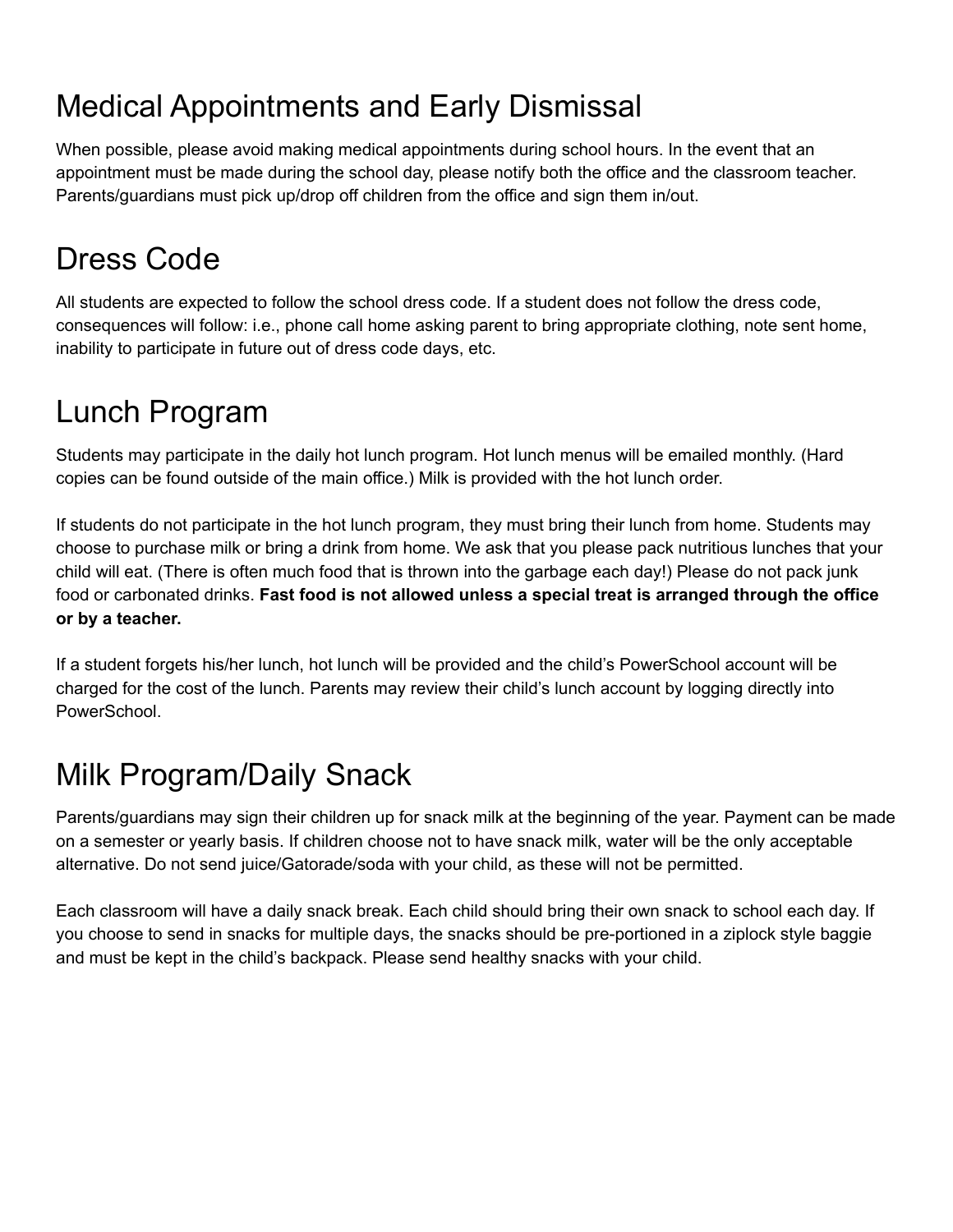## School Day Schedule 7:55 AM-2:55 PM

**7:30-7:50 a.m. -** Students enter our building and proceed directly to the gym. Morning announcements will begin at 7:50 each day.

**7:55 a.m. -** All students should be seated in their classrooms and prepared for morning announcements and prayer.

\*Students are considered tardy if they arrive after 7:55. If a child is tardy, they must stop at the office window to check in. Office staff will record their lunch choice and document what they are doing after school (getting picked up, taking the bus or going to After School Care.)

| $9:00-9:15$ a.m. | Morning Recess (4K & K)                                                                                                                    |                                                                                                                           |             |                     |
|------------------|--------------------------------------------------------------------------------------------------------------------------------------------|---------------------------------------------------------------------------------------------------------------------------|-------------|---------------------|
| $9:20-9:35$ a.m. | Morning Recess (1st & 2nd)                                                                                                                 |                                                                                                                           |             |                     |
| $9:40-9:55$ a.m. | Morning Recess (3rd & 4th)                                                                                                                 |                                                                                                                           |             |                     |
| 11:00-11:25      | Lunch                                                                                                                                      | (Daycare, $4K & K$ )                                                                                                      | 11:25-11:45 | <b>Lunch Recess</b> |
| 11:30-11:55      | Lunch                                                                                                                                      | (1st & 2nd)                                                                                                               | 11:55-12:15 | Lunch Recess        |
| 12:00-12:25      | Lunch                                                                                                                                      | (3rd & 4th)                                                                                                               | 12:25-12:45 | Lunch Recess        |
|                  | <b>PRE-SCHOOL TIMES</b><br>3 Year Old Preschool - Tuesday/Thursday A.M. Class - 8:00 - 10:30<br>Tuesday/Thursday P.M. Class - 12:15 - 2:45 |                                                                                                                           |             |                     |
|                  |                                                                                                                                            | 4 Year Old Preschool - Monday/Wednesday/Friday A.M. Class - 8:00-11:00<br>Monday/Wednesday/Friday P.M. Class - 11:45-2:45 |             |                     |

## Morning Drop Off

**DROP-OFF Procedure for grades 4K-4:** Students may be dropped off at either the playground gate or the gate located off of 12th Street.

Parents may choose to park their vehicles and walk their children to the door. NO students should be walking in the parking lot without being accompanied by an adult at any time.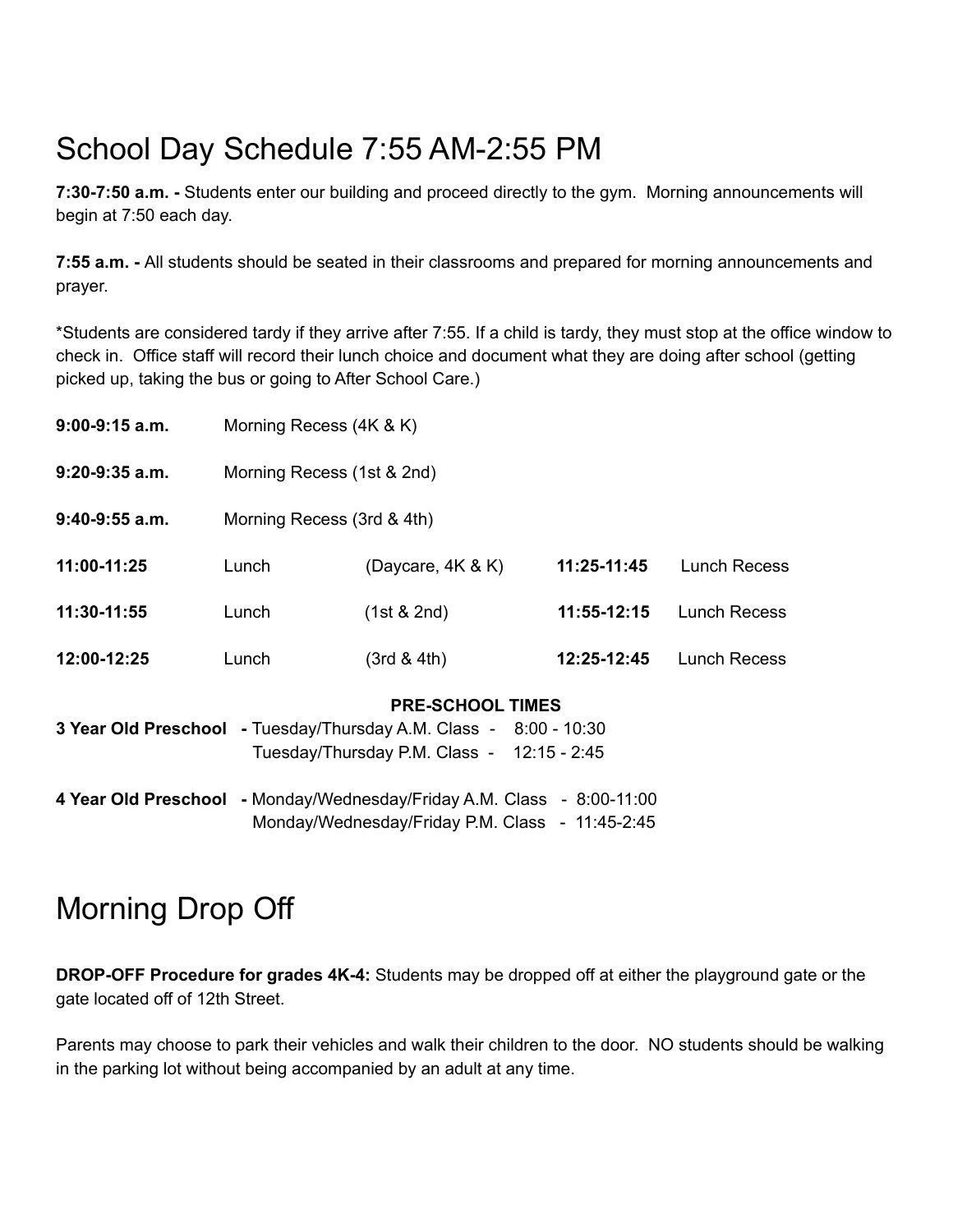#### **DROP-OFF Procedure for PreSchool**

Families with preschool aged children may park their vehicle in the parking lot and walk their children to the preschool classroom.

## After School Pick Up

After school pick up will begin at 2:48.

After school pick up will be carried out in a "drive-thru" style. In an effort to effectively identify family vehicles, each family will be provided with a name placard that must be displayed on the visor of the passenger side of the vehicle. When pulling into the parking lot, families should put the passenger-side visor down so the teacher on duty can easily view the family's name.

#### **Vehicle Procedures**

All vehicles must enter the parking lot from South Park Avenue, drive along the side of the church (toward Oregon St.), then along the side of the school building (SEE DIAGRAM IN YOUR REGISTRATION PACKET).

We will have designated/marked pick up spots along the side of the school and playground fence. Vehicles will pull into available pickup spots where students will be monitored as they enter the PASSENGER side of the vehicle. Once children are safely inside the car, that vehicle should pull out and the next in line can take its place.

### **A.M. PRESCHOOL PICKUP**

PreSchool teachers will walk the preschool students to the playground for pickup at the end of their session.

## Classroom Parties

All classroom parties/celebrations are principal approved after proposals are made and appropriate discussions take place with the teachers/staff.

Invitations to private birthday or other parties may never be distributed on school grounds unless the entire class (or all of one gender) is invited. Please keep in mind that we are a family.

### Weekly Newsletters

Each Thursday, an issue of the weekly newsletter/update will be e-mailed to all families. A hard copy can be requested with the school office. Please take time to carefully read all materials, marking your calendars when necessary. If you have any information/announcements that you would like in the newsletter, please let us know no later than 2:30 p.m. on the Tuesday of the week that you would like it published.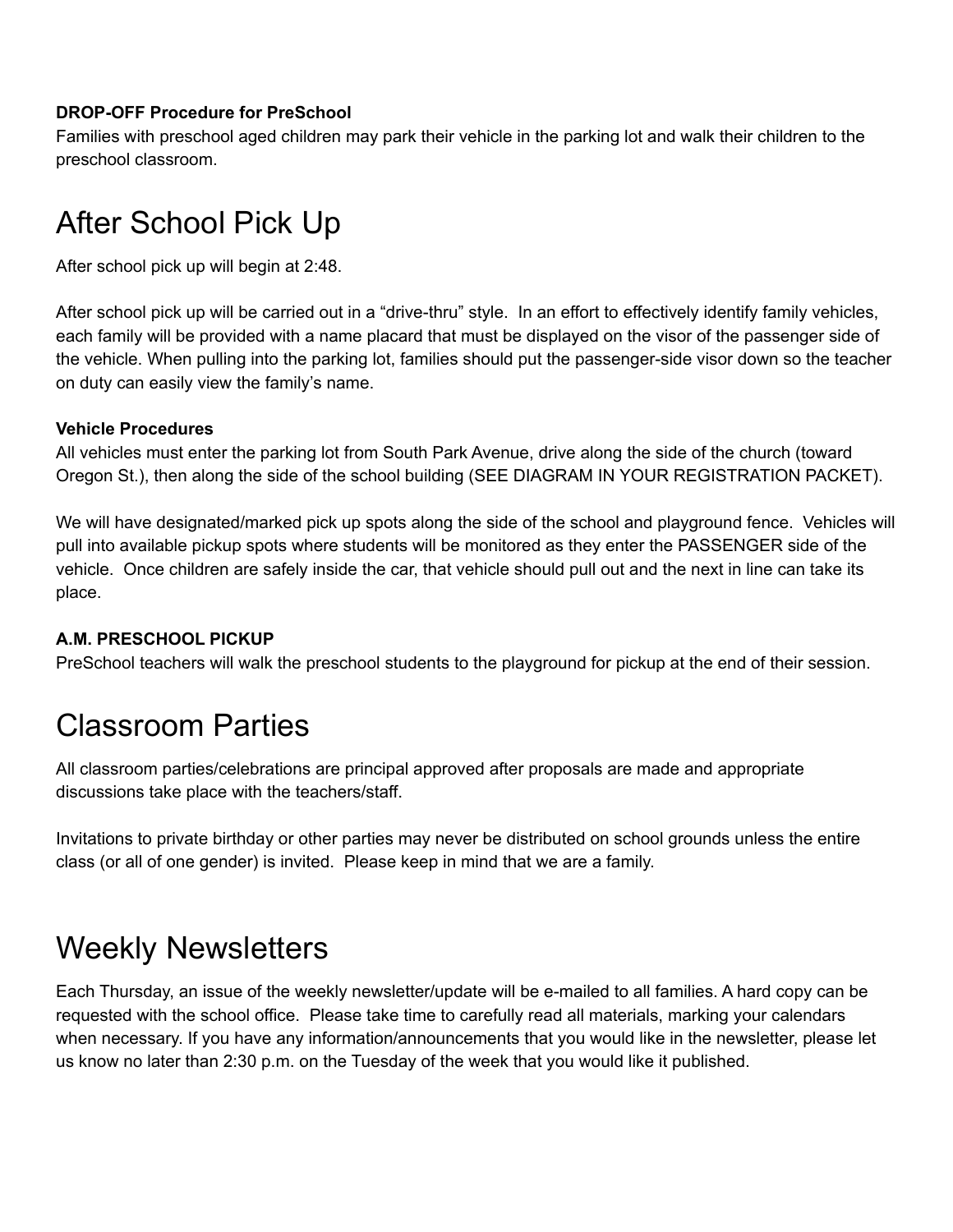## Teacher and/or Principal Appointments

If you wish to meet with a teacher or the principal, please set up an appointment directly with the person(s) you are wishing to meet with. Depending on the circumstances, a Zoom Meeting/Google Meet may be set up. In other circumstances, a face-to-face meeting may be scheduled.

Appointments are always necessary.

## Communication

When leaving a message for our teachers, staff or principal, please allow 24 hours for a response.

Please communicate all school-related questions by using the teacher or principal's school issued email address, classroom webpage or school phone number. Please do not contact any school personnel on their personal email, cell phone, Facebook or other social media pages.

\*\*School staff often work well beyond their typical 8 hour work day and there becomes a point in their day when work needs to be "turned off", in favor of family time or other obligations. When personal Facebook pages or cell phones are used as a means of communicating with teachers/staff during the evening, it often (unintentionally) impedes on family time. We want all of our teachers to have a healthy work-life balance. Your help and support with this is greatly appreciated!

## Visitors/Volunteers

For the safety and protection of all, every visitor, volunteer, repair person, guest speaker, etc., must wear a visitor badge throughout their time in the building.

We highly value our volunteers as an integral part of our Lourdes Academy family. We recognize your commitment, dedication and support and we depend on you.

Because of the heightened awareness in safety issues, the following is required from anyone who would like to volunteer:

- 1. Register and attend a VIRTUS training sponsored by the Green Bay Diocese.
- 2. Complete and pass the background check (eApps)
- 3. Read and sign the information on Sexual Misconduct.

Volunteers include, but are not limited to: room parents, field trip chaperones, Junior Achievement, and PTA volunteers. \***This list is subject to modification as deemed by the Central Business Office and/or Green Bay Diocese.**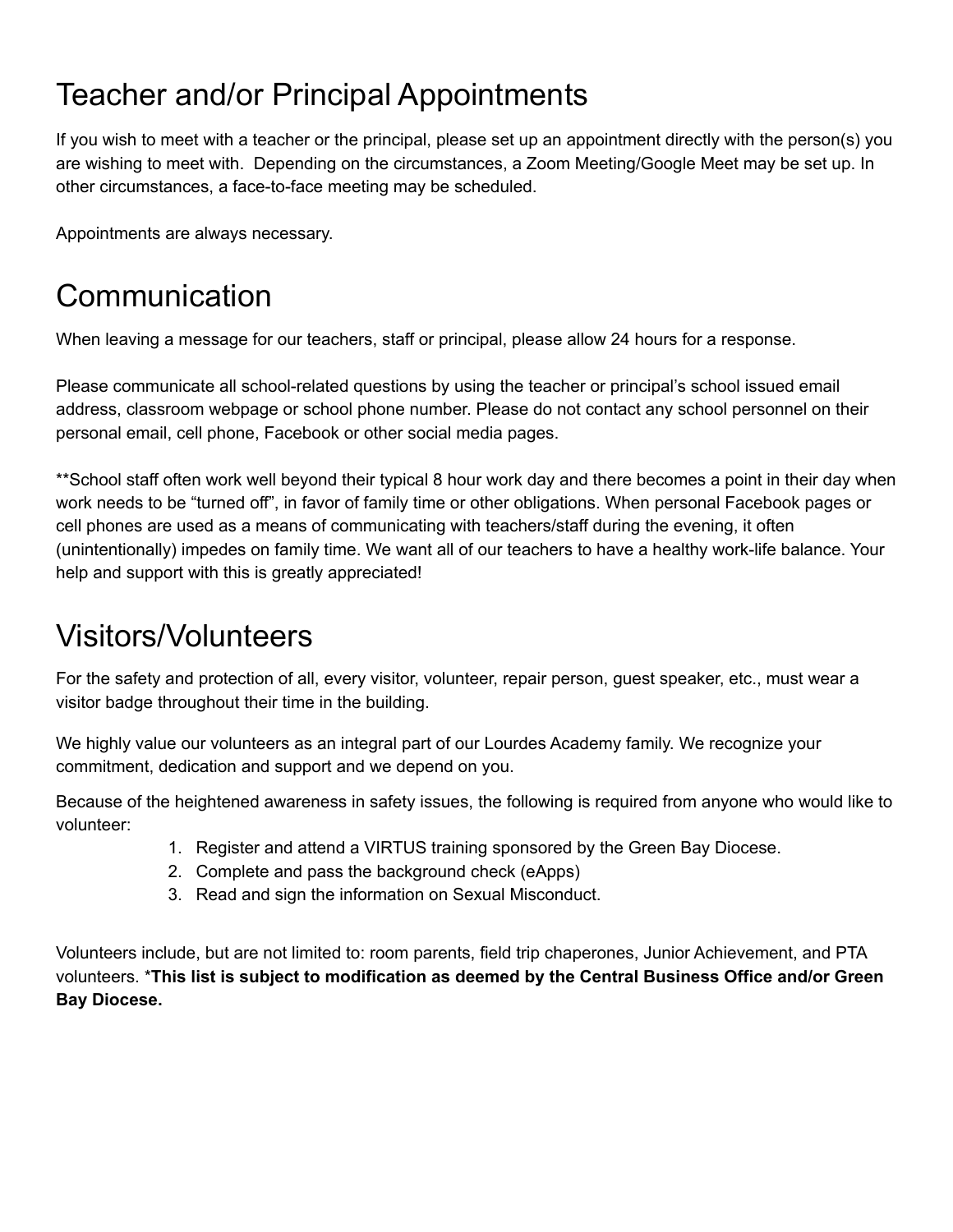## Parent/Guardian-Teacher Conferences

Formal, mandatory conferences are held during the month of October. Parent or Teacher requested conferences will be held in February. Aside from these specific times, please keep in mind that conferencing can take place anytime during the school year, providing prior arrangements are made with all involved.

## PTA (Parent/Teacher Association)

The PTA provides support for our school family by creating the best possible Catholic/Christian educational environment for the students. It does this by:

- 1. Promoting a broader appreciation of the ideals of Catholic education.
- 2. Fostering school spirit among parents, students, and staff through active involvement and enthusiastic support of school and Church activities.
- 3. Providing seminars/workshops that will be of assistance to parents/guardians in carrying out their responsibilities as the primary educators of their children.
- 4. Organizing fund-raising events that will contribute to the betterment of the school both in financial terms and terms of increasing school spirit.

## **Curriculum**

The curriculum of Lourdes Academy of Oshkosh is based on the guidelines published by the Diocese of Green Bay. Lourdes Academy complies with all mandates regarding curriculum matters as required by the state of Wisconsin and our basic framework follows the Green Bay Diocese curriculum, encompassing Faith Integration in all subject areas and in the classroom learning environment. Lourdes Academy, working with WRISA (Wisconsin Religious and Independent Schools Accreditation) continues to meet strategic goals in school improvement and curriculum.

## Homework

Home study is a tool that may be used to reinforce concepts taught during the school day. Each grade level has an average amount of time to be spent on home study (reading, writing, reviewing, recalling, studying, working on long range projects --- time management teaching/learning):

Guidelines: Grades K-2 15-30 minutes

Grades 3-4 30-60 minutes

As primary educators of your children, you assist the learning process by creating an atmosphere conducive for quiet, uninterrupted studying. Please listen, encourage, ask your child questions and be patient. Please, never do your child's work. Children learn by doing and making their own mistakes. Mistakes lead to learning.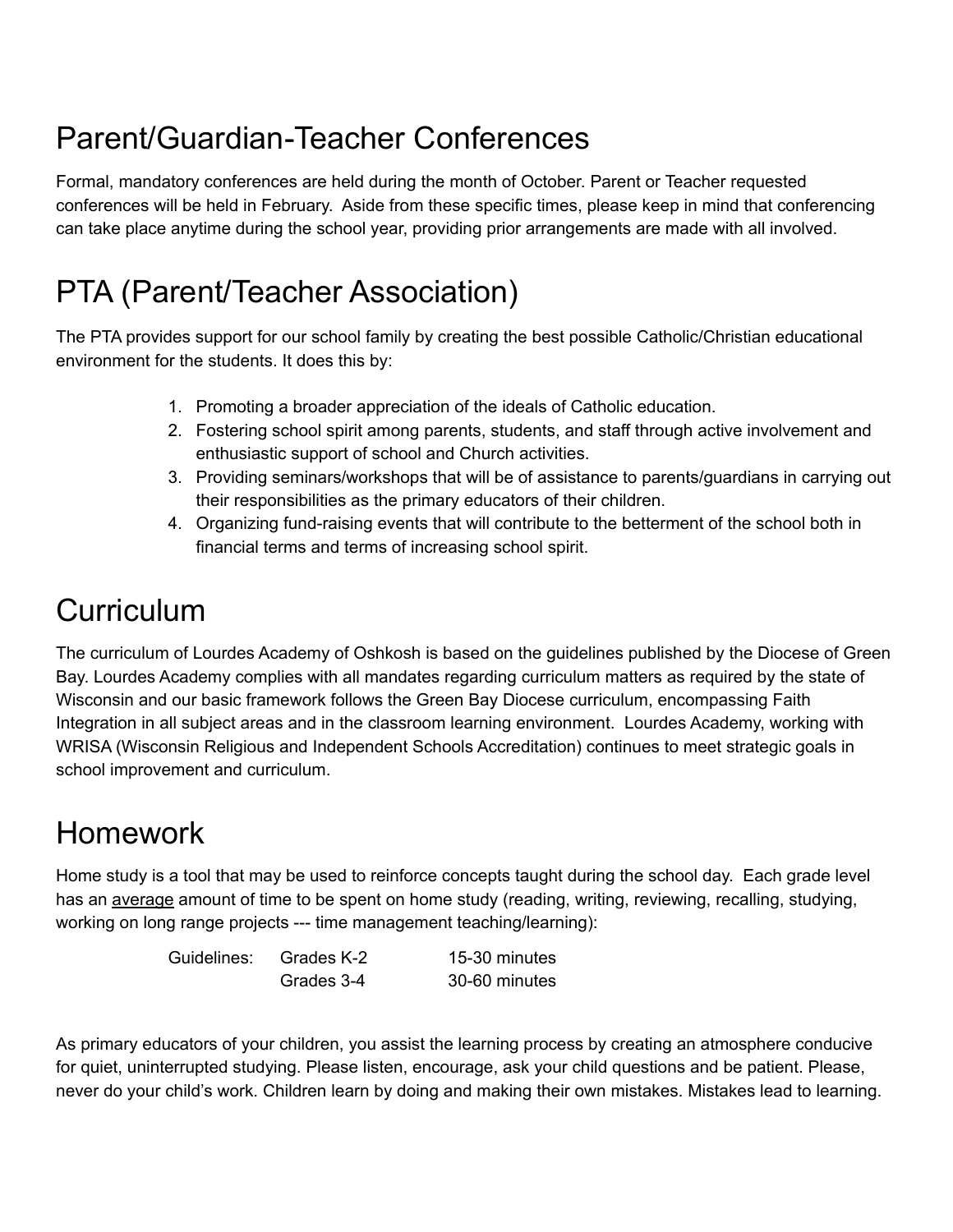## Electronic Devices

The use of personal electronic devices is not permitted during the school day. If your child has a device, it must remain in their backpack. The school is not liable for lost or damaged personal electronic devices.

School issued Chromebooks will be assigned to all Kindergarten through 4th grade students at the beginning of the academic year. All families must read and sign the One to One Family Chromebook Agreement, as well as the Acceptable Use Policy.

## Field Trips

Field trips are scheduled by teachers to enhance curriculum and to give a face to concepts and information. They are always curriculum appropriate and enhance educational goals. The principal reviews and approves all trips. Permission slips come home prior to the event. The slip contains all needed information including dress, cost, place, time, etc. All fees are to be paid for *students & chaperones* **PRIOR** to the actual trip.

We are bound to require a signed permission slip for the student to participate in the trip. Oral permission, a phone call or an email is not sufficient permission. If a completed permission slip is not returned, your child will remain in school, working on appropriate learning materials.

The number of chaperones for a field trip is determined by the teacher(s) and/or the field trip location. This number is based on the ratio of children to adults and can vary based on the field trip. **The responsibilities of a chaperone can include: supervising/monitoring students during transport i.e. on the bus and supervising/monitoring students during all field trip activities.** All chaperones are required to ride the bus with the students unless special circumstances apply i.e. the bus has reached capacity. All chaperones must be VIRTUS trained. Chaperones shall be given information and instructions from the teacher and shall direct any concerns to the teacher.

All students are required to ride the bus to and from a field trip, unless special circumstances apply. If special circumstances have been approved by administration, parents/guardians are required to fill out the necessary paperwork in the school office prior to leaving for the field trip.

## Testing Program

MAPS (Measures of Academic Progress) testing is administered in grades 2 through 4 in fall, winter and spring. MAP testing is a great tool for teachers to aid in flexible grouping and differentiated instruction for all students. Results are studied and shared with parents/guardians in your student(s) report card.

## Report Cards

Report cards are distributed quarterly as the central means of communicating your child's progress. Awareness and cooperation are the keys to success on the part of all involved. Parents are encouraged to check PowerSchool on a regular basis to stay updated on academic progress. Teachers will contact parents/guardians when a need arises or when the situation may lead to academic retention or acceleration.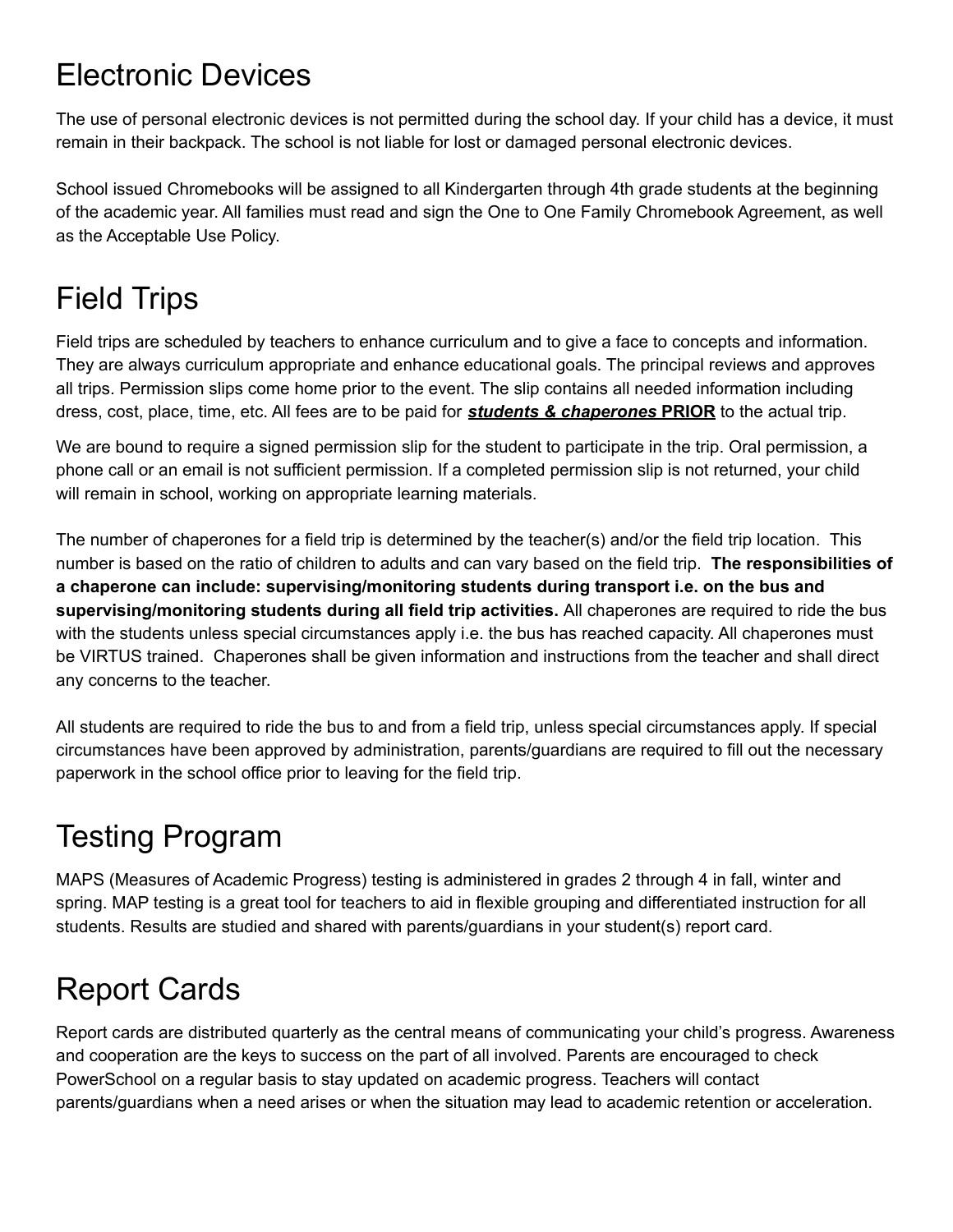If a child's proficiency is minimal and there is doubt about the child's ability to succeed at the next grade level, a conference will be initiated by the teacher. A gathering with the principal, parents, classroom teacher and learning specialist will be arranged to work on a plan with an acceptable solution for the very best of the child. This shall take place no later than the end of the second quarter of the respective school year.

## **Discipline**

Discipline is a positive means of aligning a child's character within moral values. Discipline promotes genuine self-esteem, wholesome development, respect for authority, self and others. It also creates an atmosphere conducive to learning and safety. The conduct of our children proudly reflects our Catholic/Christian philosophy.

Principal, staff, students and parents/guardians work together when necessary to develop plans for behavior modification. Disruptive/uncooperative behavior interferes with the learning process and daily goals of achievement set in place by each instructor. For fairness, safety and sake of all, issues of behavior are dealt with positively and seriously.

A child's registration for the upcoming year may be in jeopardy if support for school policies, rules and regulations are a continued challenge.

## Disciplinary Referral Notices

Lourdes Academy Elementary is a close-knit family. We genuinely care for each and every person in our school-home. Like any family, we like to deal with our problems within our walls first.

Everyone makes mistakes. Initial reminders about expectations/rules are given especially at the beginning of the school year.

- 1. Classroom behavior
- 2. Timely and neat completion of assignments
- 3. Tardiness
- 4. School rules, policies, etc.
- 5. Dress code
- 6. Language/gestures
- 7. Moral ethics (lying, stealing, aggression, disrespect, disobedience, abuse of property, etc.)

If we need parent/guardian support, we call home. When necessary, disciplinary notices are issued for severe or unimproved situations. Reasons for the referral are explained and a plan for corrective behavior is outlined. The agreement/referral plan is signed by all involved and placed in the student's cumulative file.

## Suspension

When all else has failed, a child may be temporarily removed from the school setting. During this time, the parents/guardians and child discuss the actions needed for resolving the problem. This is a serious step which could lead to expulsion from school, should the child and parents/guardians be unable to find a resolution.

Grounds for suspension include, but are not limited to the following: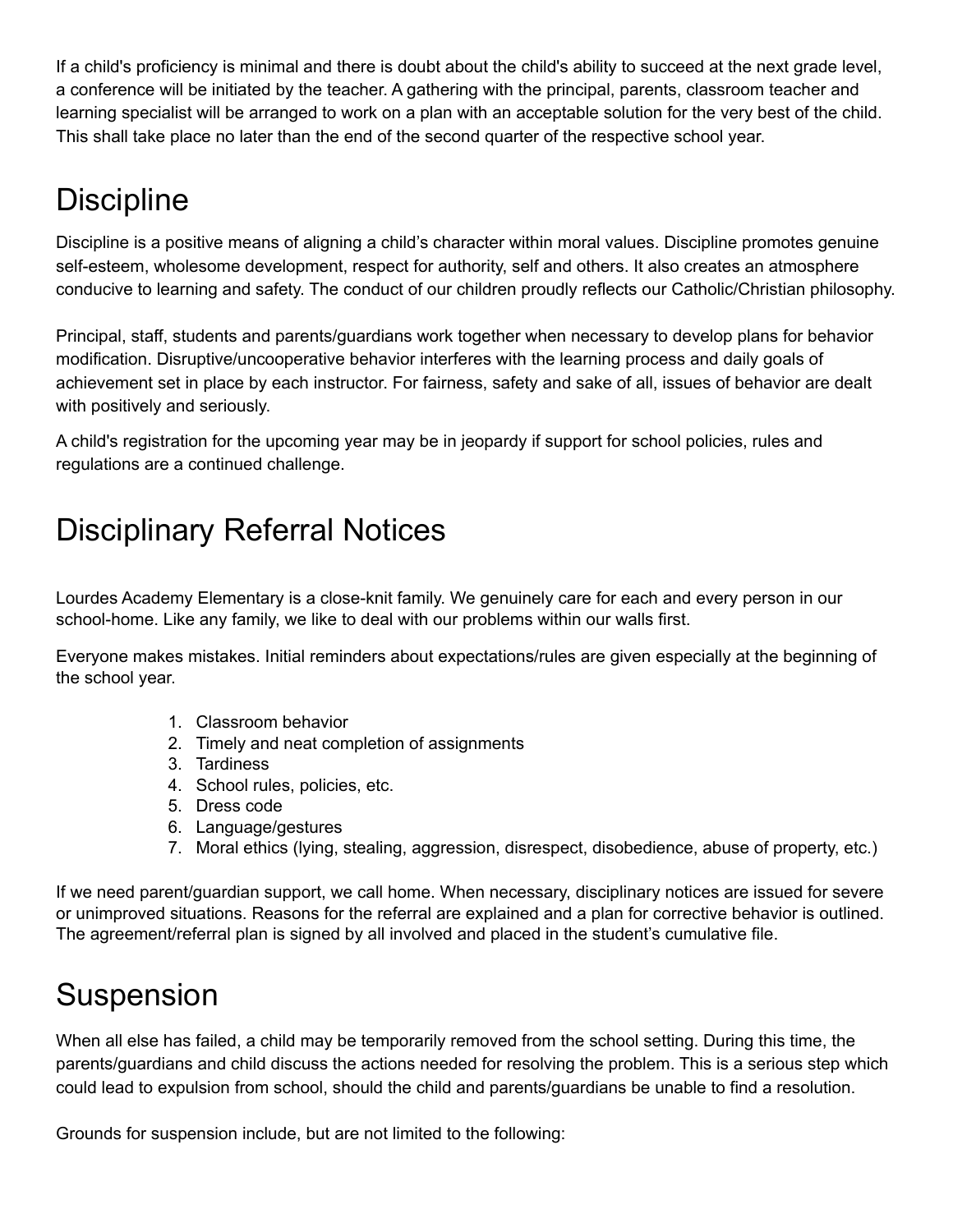- 1. Violation of any federal, state or local laws
- 2. Conduct that harms the good name of Lourdes Academy
- 3. Violation of school policies, regulations or rules, such as: Disrespectful attitudes:
	- Arguing with teachers/staff/chaperones, etc.
	- Inappropriately questioning teachers/staff, etc.
	- Harassing or bullying other students

Violent Fighting - parents/guardians will be called immediately and the student will be sent home

- Causing physical harm or injury (or having such intentions)
- Provoking a fight
- Losing control (temper tantrum that causes continued disruption to the class)

Disruption/Disturbance of Class

- Ignoring classroom rules
- Ignoring playground/lunch rules

Profane Language

● Using vulgarity/profanity (written/spoken/action)

Repeated refusal to do or complete required work

Stealing, lying, cheating

Vandalism (deliberate destruction or damage of property)

No improvement following a disciplinary referral

## Duration of Suspension

The principal determines the length and type of suspension. Either in-school or out-of school suspension may be imposed for infractions. Consideration is given to the severity and/or nature of the offense. In-school and out-of-school are not interchangeable.

## Re-Admission Following Suspension

The student must be accompanied back to school by a parent/guardian. Evidence regarding resolution of the problem that led to the suspension is presented to the principal. All classwork that was missed during the suspension is required to be completed.

## Expulsion

Expulsion is the removal of a child from attendance at Lourdes Academy by the principal, System President, and the Board of Trustees. Infractions may include, but are not limited to:

- 1. Behavior so serious that future attendance is not acceptable. Involvement with drugs and/or alcohol on or off school grounds is one area that constitutes immediate expulsion.
- 2. A consistent pattern of disruptive/disrespectful behavior.
- 3. A consistent refusal to complete school work as expected.
- 4. Gross lack of improvement following suspension(s).